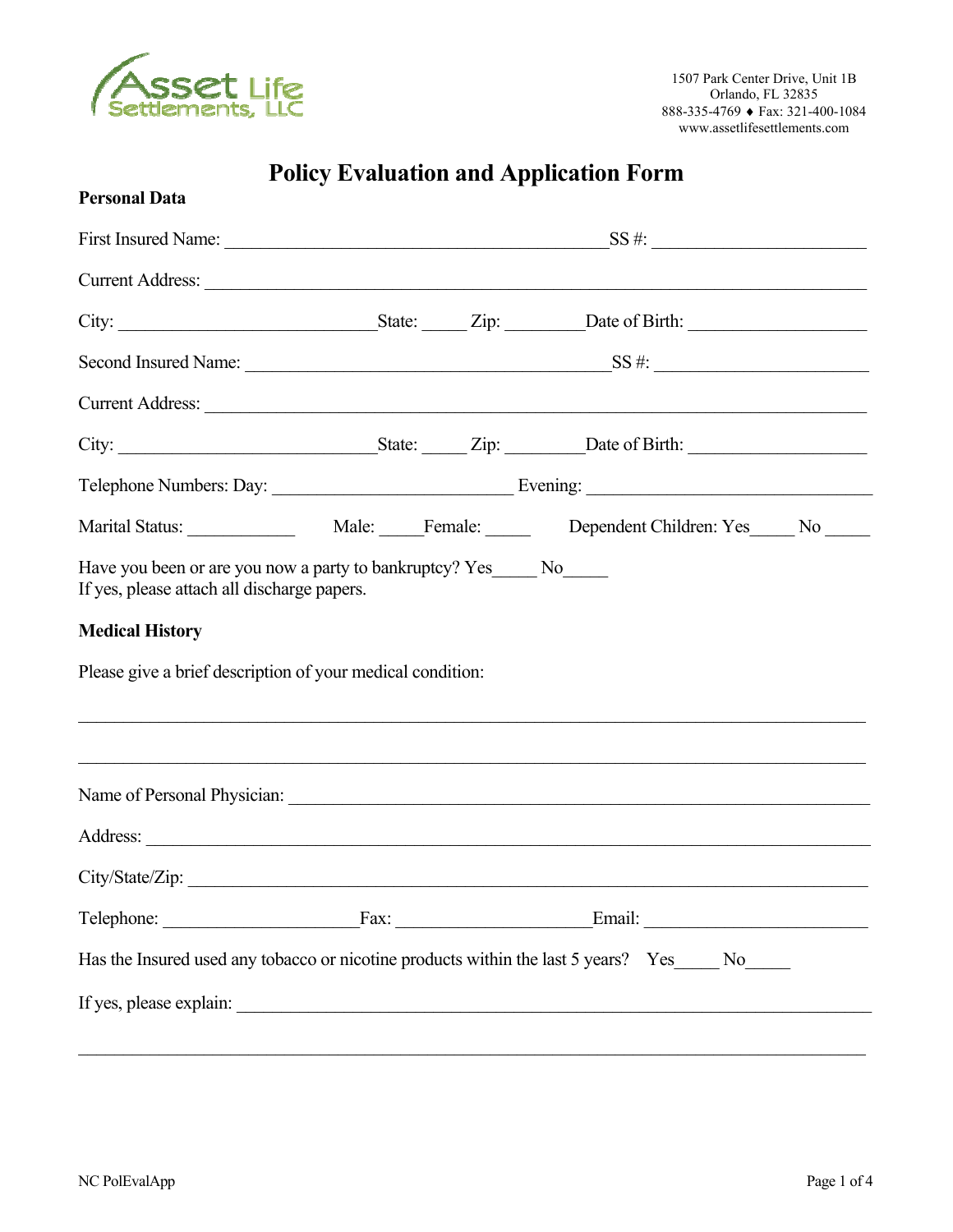| Name                                                                                                                  | Phone                                                                                                          |
|-----------------------------------------------------------------------------------------------------------------------|----------------------------------------------------------------------------------------------------------------|
|                                                                                                                       |                                                                                                                |
|                                                                                                                       |                                                                                                                |
| <b>Policy Owner Information</b>                                                                                       |                                                                                                                |
|                                                                                                                       | Policy Owner(s):                                                                                               |
|                                                                                                                       |                                                                                                                |
|                                                                                                                       | Current Address:                                                                                               |
|                                                                                                                       |                                                                                                                |
|                                                                                                                       |                                                                                                                |
|                                                                                                                       |                                                                                                                |
| Have you been or are you now a party to bankruptcy? Yes______ No______<br>If yes, please attach all discharge papers. |                                                                                                                |
| ***Please list any additional owners or Trustees on a separate sheet.                                                 |                                                                                                                |
| <b>Beneficiary Information</b>                                                                                        |                                                                                                                |
|                                                                                                                       |                                                                                                                |
| <b>Life Insurance Policy Information</b>                                                                              |                                                                                                                |
|                                                                                                                       |                                                                                                                |
|                                                                                                                       |                                                                                                                |
|                                                                                                                       |                                                                                                                |
|                                                                                                                       | Date the Last Premium was Paid: ________________________Date Next Premium is Due: ____________________________ |
| Policy Owner Type: Circle one: A. Individual B. Trust C. Corporation                                                  |                                                                                                                |
|                                                                                                                       | Policy Type: Circle one: A. Term B. Whole Life C. Universal Life D. Survivorship E. VUL F. Other               |
|                                                                                                                       | Loans: \$                                                                                                      |
| Has this Policy ever lapsed? Yes______ No ______                                                                      |                                                                                                                |
|                                                                                                                       | What is the Reason for the Sale of this Policy?                                                                |

## **Please list the names and phone numbers of any additional Physicians and/or Specialist**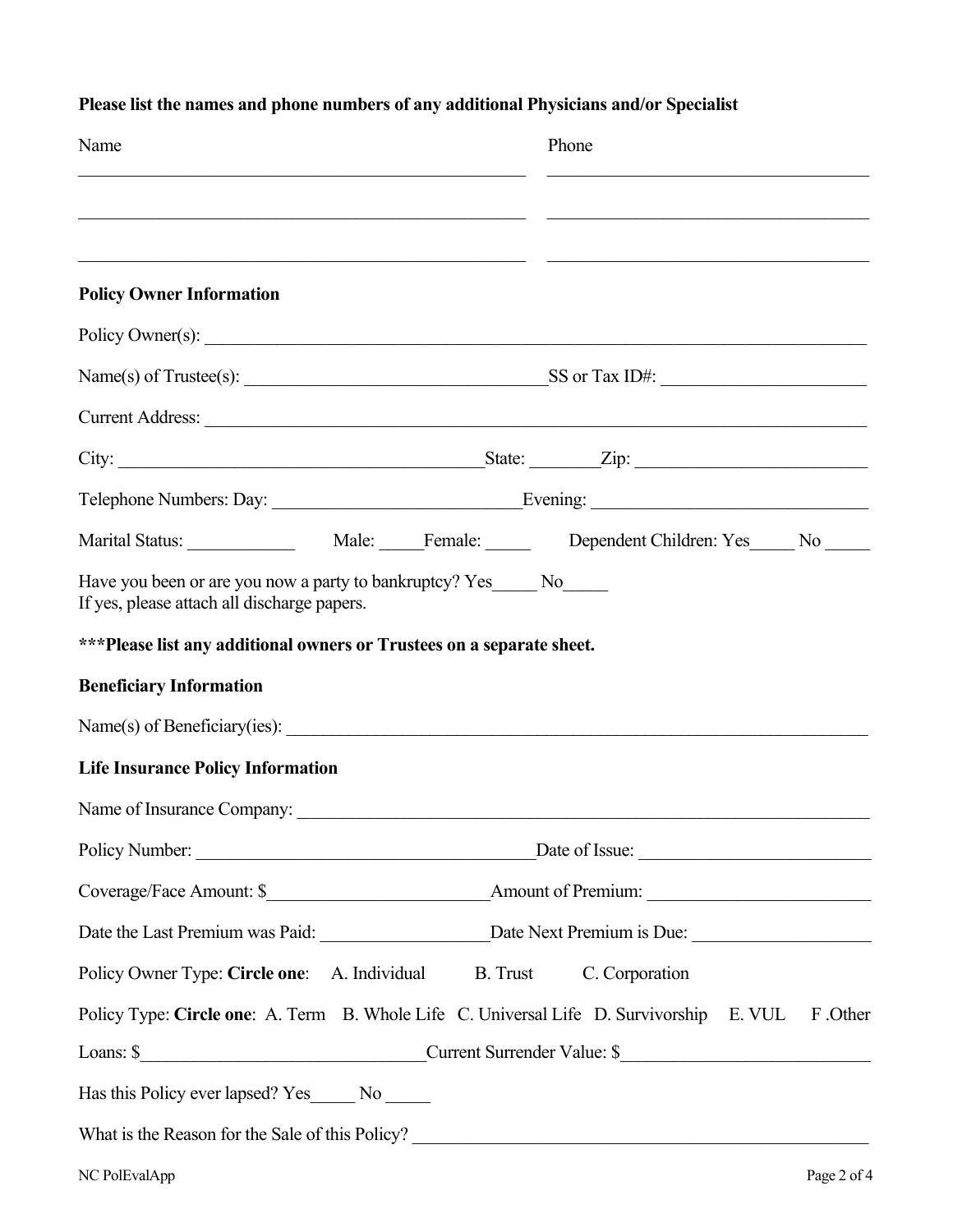## **Fraud Notice**

**"Any person who knowingly presents false information in an application for insurance or for a viatical settlement contract may be guilty of a crime and may be subject to fines and confinement in prison."** 

## **Disclosure Notice and Advice to Policy Owner and Insured**

1. Some or all of the proceeds of your life settlement may be taxable under federal income tax and/or state franchise and income tax laws. You should consult a professional tax advisor.

2. The sale of your insurance policy may affect your right to receive Medicaid or other government benefits or entitlements. Advice on such effects should be obtained from the appropriate government agencies.

3. Asset Life Settlements, LLC will only process your life insurance policy through licensed Providers/Purchasing Companies to the extent required by applicable law.

4. Asset Life Settlements, LLC will be compensated. The viatical settlement provider company, not the viator, will compensate Asset Life Settlements, LLC based on a formula in which our net amount equals the lesser of ten percent of the face amount of the life insurance policy or fifty percent of the client's net settlement but not to exceed ten percent of the face amount of the life insurance policy. For example: compensation for a \$100,000 policy could be:  $8\% \times \$100,000$  (face value) = \$8,000. Compensation can include, but is not limited to bonuses, overrides, or other funds in addition to agent commissions.

5. There may be possible alternatives to selling your life insurance. This may include the option of an accelerated death benefit or policy loans offered by your life insurance company. You are advised to consult a financial advisor, certified public accountant, or an attorney regarding these potential alternatives.

6. The name, business address, and phone number of the entity that serves as independent third-party escrow agent that disburses your settlement proceeds is: [Furnished at your request]. You may, if you wish, inspect or receive a copy of the escrow agreement or documents for your settlement from the escrow agent.

7. Once you have received your proceeds from the sale of your life insurance policy, you will have thirty (30) days from the date of the contract or fifteen (15) days from receipt of the viatical settlement proceeds, whichever is less, in which to rescind the transaction. If the insured dies during the rescission period, the settlement contract shall be deemed rescinded, subject to repayment of all settlement proceeds. Funds will be sent to you within (3) business days after the insurer or group administrator's acknowledgement that ownership of the policy or interest in the certificate has been transferred and the beneficiary has been designated.

8. Your entering into a contract may cause other rights or benefits, including conversion rights and waiver of premium benefits that may exist under the policy, to be forfeited by the viator. Assistance should be sought from a financial advisor.

9. Settlement proceeds could be subject to the claims of creditors.

10. Asset Life Settlements, LLC nor its Principals are affiliated with any Provider/Purchasing Company which could potentially acquire your insurance policy.

11. The insured may be contacted by Asset Life Settlements, LLC or its authorized representative for the purpose of determining the insured's health status. This contact will be limited to no more frequently than once every (3) months if the insured has a life expectancy of more than one year, and no more than once per month if the insured has a life expectancy of one year or less.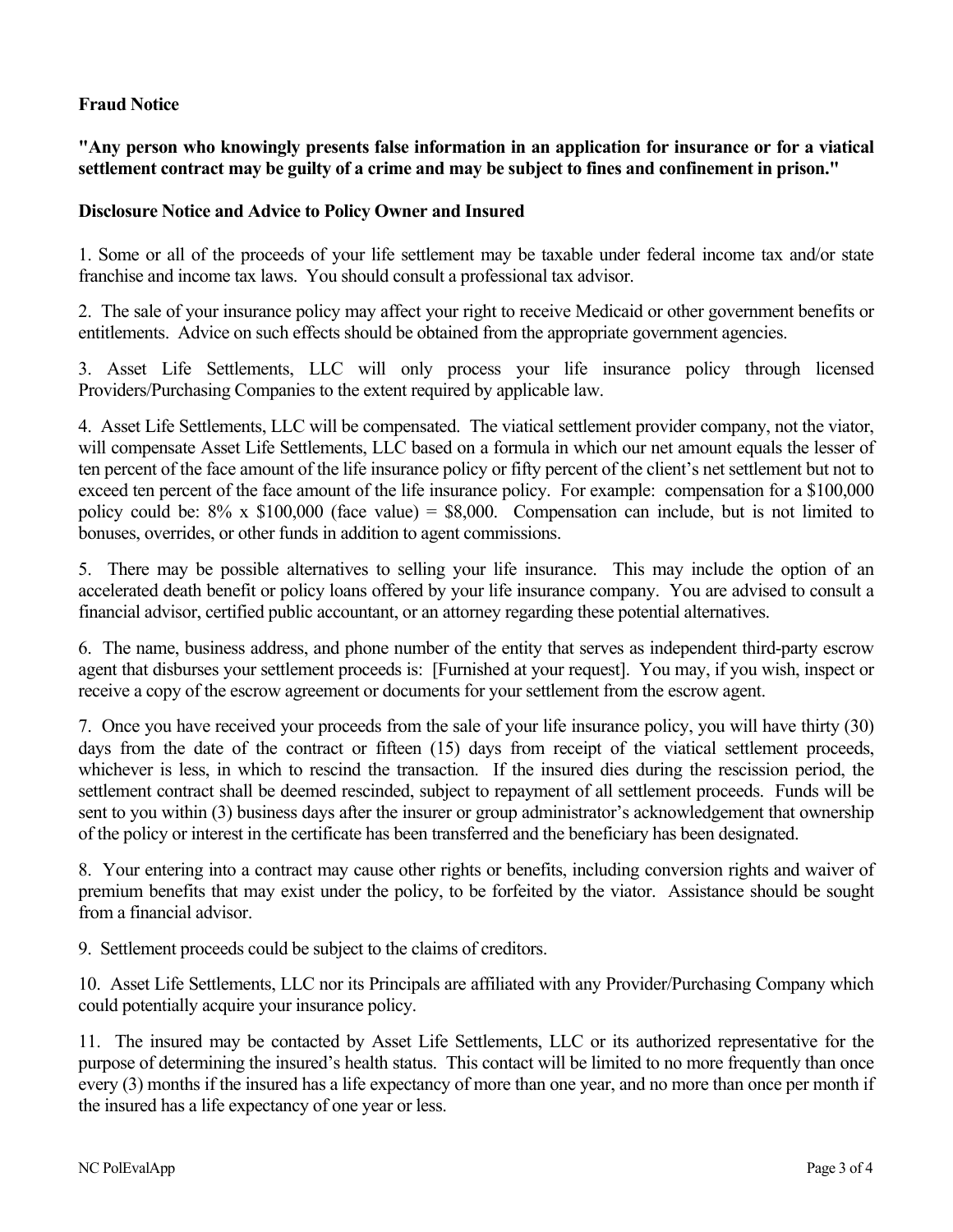12. All medical, financial, or personal information solicited or obtained by Asset Life Settlements, LLC about the insured/policy owner, including the insured/policy owner's identity or the identity of family members, a spouse, or significant other may be disclosed as necessary to effect the life/viatical settlement between you and the Provider. If the insured/policy owner is asked to provide this information, the insured/policy owner will be asked to consent to the disclosure. The information may be presented to someone who buys the policy or provides funds for the purchase. The insured/policy owner may be asked to renew his or her permission to share information every two years.

13. All information provided by a viator or insured to a viatical settlement provider or viatical settlement broker will be shared with the insurer that issued the life insurance policy that is the subject of the viatical transaction.

## **Applicant's Acknowledgement of Receipt of a Brochure on Viatical/Life Settlements**

By my signature hereinafter affixed, I/we confirm and acknowledge that I/we acknowledge receipt of a brochure describing the process of viatical/life settlements.

#### **Signatures**

I/We understand that Asset Life Settlements, LLC, has a duty to find the most competitive offer available for my/our life insurance policy (ies). Therefore, I/we hereby grant to Asset Life Settlements, LLC, the exclusive right to broker my/our life insurance policy(ies) which may only be terminated upon thirty (30) days prior written notice. Prior to making the decision to sell the Policy, I/We have had the opportunity to discuss any questions about the transaction with other appropriate professionals such as my/our lawyer, accountant and tax advisor or have freely chosen not to do so.

I/We agree that all of the information provided in this application is material and represent and warrant that all of the information is true and correct to the best of my/our knowledge. I/We acknowledge that I/We have read and understand the contents of the DISCLOSURE NOTICE.

| Signature of Insured 1                                                               | Printed Name of Insured 1      | Date |
|--------------------------------------------------------------------------------------|--------------------------------|------|
| Signature of Insured 2                                                               | Printed Name of Insured 2      | Date |
| Signature Policy Owner–( <i>if other than insured</i> ) Printed Name of Policy Owner | Date                           |      |
| Signature Policy Owner 2–( <i>if applicable</i> )                                    | Printed Name of Policy Owner 2 | Date |
| Signature of Witness                                                                 | Printed Name of Witness        | Date |
| Signature of Broker                                                                  | Printed Name of Broker         | Date |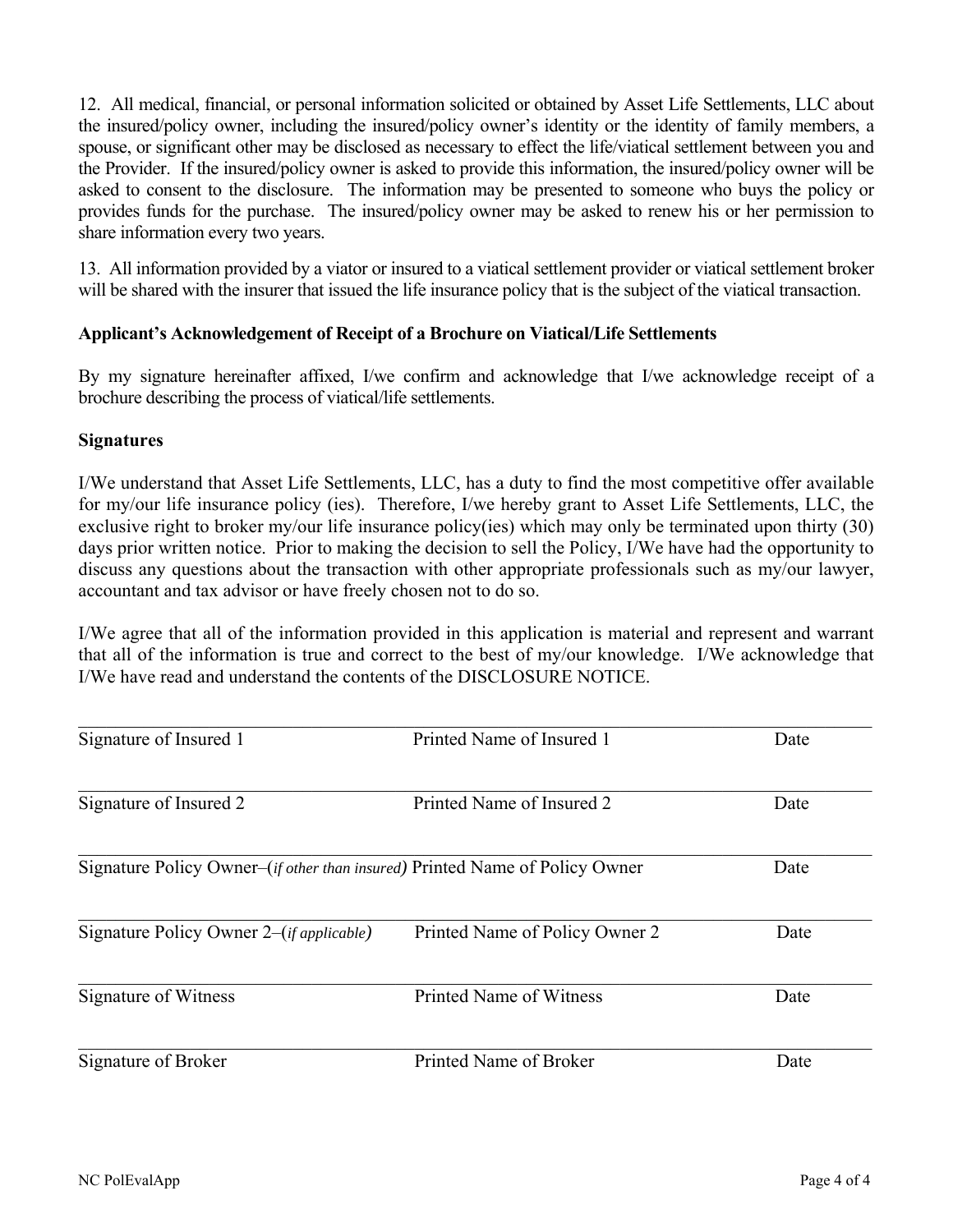

## **Authorization for Disclosure of Protected Health Information (HIPAA Compliant)**

I, the undersigned individual, authorize the disclosure of my protected health information ("PHI") as defined under the applicable privacy regulations promulgated pursuant to the Health Insurance Portability and Accountability Act of 1996 ("HIPAA") as follows:

1. Classes of Persons Authorized to Disclose My Protected Health Information: I authorize each doctor, hospital, nurse, pharmacy, physician, physician practice group, laboratory and any other type of health care provider (each, an "Authorized HCP") having any PHI about me to disclose any and all of my PHI as provided under this authorization. I acknowledge that all of my PHI in the possession or control of any authorized HCP is necessary for the purpose for which this authorization is given as described below. I authorize each Authorized HCP to rely upon a photostatic or facsimile copy or other reproduction of this authorization.

 2. Classes of persons authorized to Receive My Protected Health Information: I authorize each Authorized HCP to disclose my PHI under this authorization to (a) Asset Life Settlements, LLC, (b) any viatical settlement provider, (c) any person who may seek to purchase any life insurance policy insuring my life or other insurance product I own, (d) any financing entity of a viatical settlement provider, including, but not limited to, any of its underwriters, lenders, purchasers of securities and credit enhancers, (e) any life expectancy provider, (f) any life insurance company that has issued a life insurance policy insuring my life, and (g) any of the respective affiliates, agents, employees, representatives, advisors, successors and assigns of any of the persons or entities covered in the immediately foregoing clauses (a) through (f), inclusive (each, an "Authorized Recipient").

3. Description of Protected Health Information and Purpose of Disclosure: This authorization shall apply to any and all of my health and medical data, information and records, whether or not personally or individually identifiable or protected under any federal or state confidentiality or privacy laws or regulations, including information relating to psychiatric or neuropsychiatric conditions, AIDS/HIV and/or drug or alcohol abuse/treatment. The purpose of this authorization and all disclosures of my PHI made under this authorization are for purposes of allowing the Authorized Recipient (a) to analyze, assess, evaluate or underwrite my health or medical condition, or life expectancy, in connection with the possible sale of any life insurance policy, or certificate of life insurance, under which my life is insured to any Authorized Recipient and (b) to monitor, track or verify my health or medical status and condition in connection with any life insurance policy under which my life is insured, that any Authorized Recipient purchases.

4. Expiration of Authorization: This authorization shall remain valid until, and shall expire, two (2) years from the date hereof.

5. Right to Revoke Authorization: I acknowledge and understand that I may revoke this authorization any time with respect to any Authorized HCP by notifying such Authorized HCP in writing of my revocation of this authorization and delivering my revocation by mail or personal delivery at such address designated to me by such Authorized HCP; provided, that, any revocation of this authorization shall not apply to the extent that the Authorized HCP has taken action in reliance upon this authorization prior to receiving written notice of my revocation.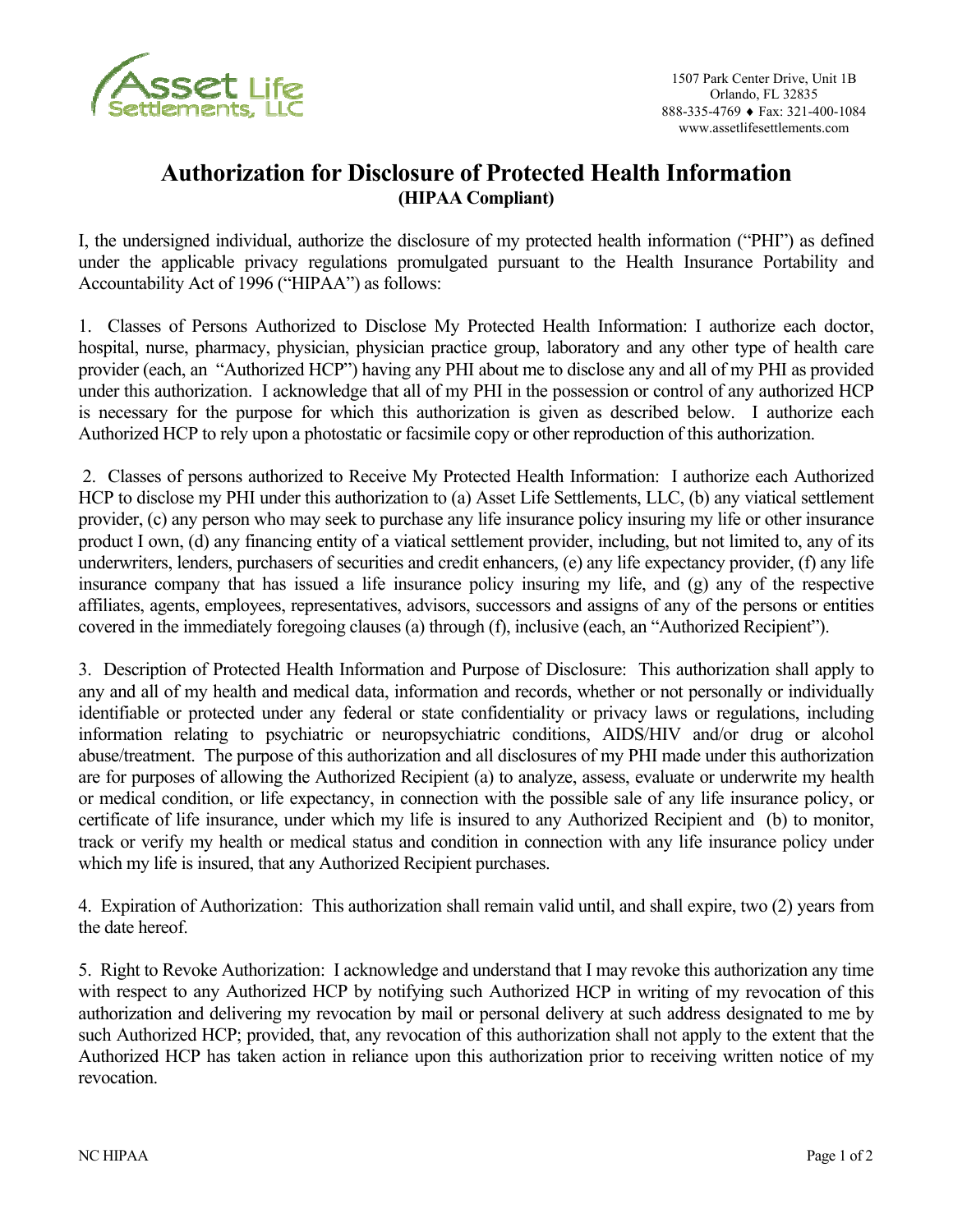6. Inability to Condition Treatment, Payment, Enrollment, or Eligibility for Benefits on Provision of Authorization: I understand that no authorized HCP or other covered entity may condition my treatment, payment, enrollment or eligibility for benefits on whether I sign this authorization.

I understand that this authorization is not a consent or an authorization requested by a health care provider, health care clearinghouse or health plan covered by the privacy regulations promulgated pursuant to the Health Insurance Portability and Accountability Act of 1996 (the HIPAA Privacy Regulations"). I further understand that, as a result of this authorization, there is the potential for my PHI that is disclosed by any Authorized HCP to an Authorized Recipient to be subject to redisclosure by the Authorized Recipient and my PHI that is disclosed to such Authorized Recipient may no longer be protected by the HIPAA Privacy Regulations.

I certify that I am executing and delivering this authorization freely and unilaterally as of the date written below and that all information contained in this authorization is true and correct. I further certify that this authorization is written in plain language and that I have retained a copy of this signed authorization for future reference.

INDIVIDUAL:

| Signature of Insured | Printed Name of Insured | Date |  |
|----------------------|-------------------------|------|--|
| Signature of Witness | Printed Name of Witness | Date |  |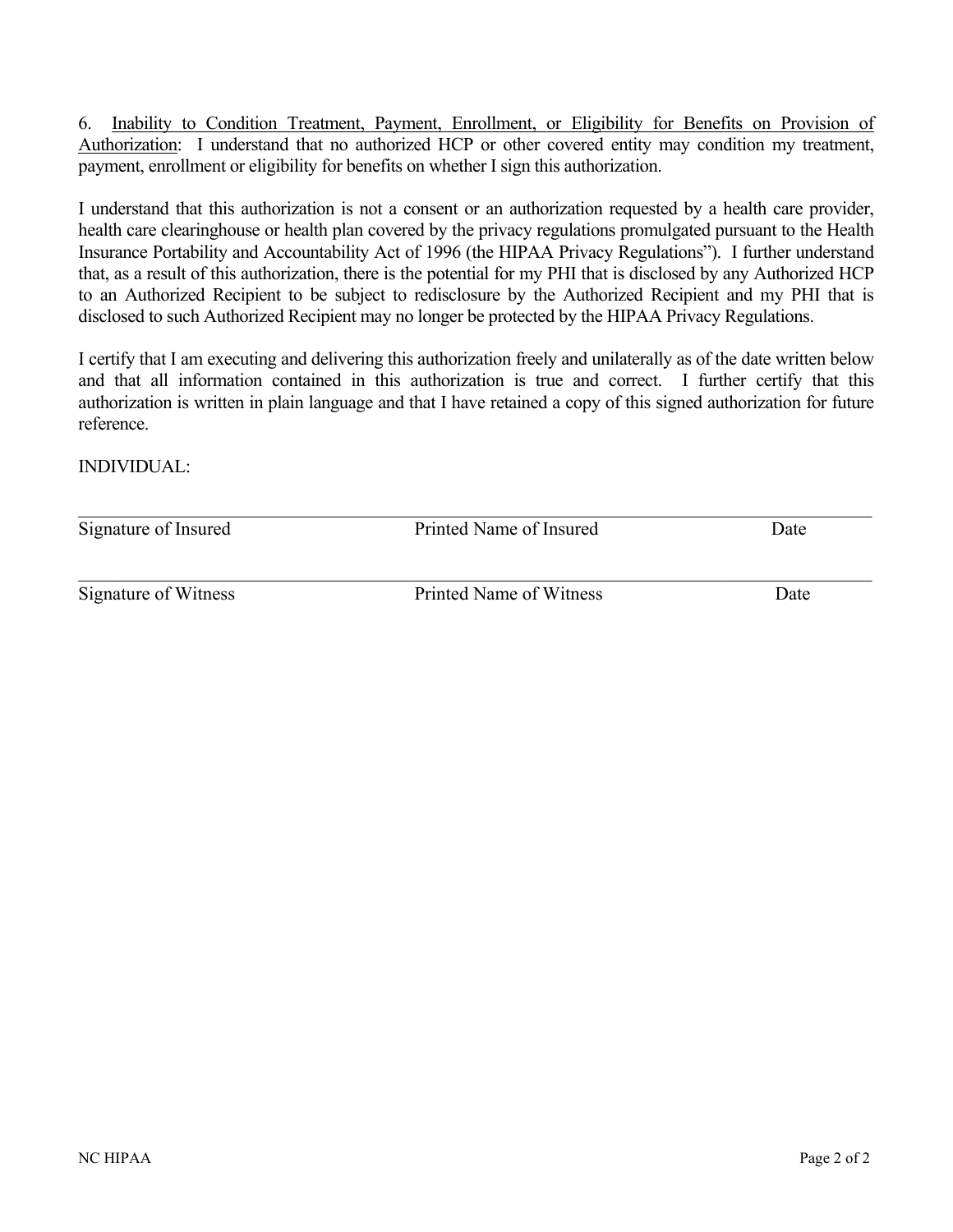

# **Authorization for Release of Policy Information**

I hereby request and authorize **I** hereby request and authorize **I** hereby request and authorize Company), the issuer of life insurance policy number owned by  $(Insert Name of Policy Owner)$ , and insuring the life of  $\Box$  (Insert Name of Insured), to release to Asset Life Settlements, LLC, and/or its agents, successors, assignees, and affiliates, and their authorized representatives, any and all information concerning the above policy (including any conversions thereof or replacements therefore). This includes, but is not limited to, a complete copy of all policies and policy forms, master policies and certificates for any group policies, all applications, policy illustrations, verification of coverage forms, annual or periodic statements, premium information, change of ownership forms, change of beneficiary forms, and collateral and/or absolute assignment forms, as well as all other information reflecting ownership and benefits payable under the policy, liens and assignments, premium waivers, and all provisions of the policy related to the foregoing.

This Authorization shall be effective and remain valid for twenty-four (24) months from the date of signature entered below. However, if any governing law or regulation limits this authorization to a shorter period of time, then this Release shall remain in force for the maximum period of time allowed by law.

I agree that any copy or facsimile of this Authorization shall be as valid as the original.

This Authorization may be signed in counterparts if required to complete execution. This Authorization is effective as to each Insured and each Policy Owner immediately upon witnessing of such individual's signature, and is not conditioned upon signature by other insureds or Policy Owners. It shall be sufficient that the signature on behalf of each party appear on one or more such counterparts. However, witnesses must sign the same sheet at the same time as signature of the person whose signature is being witnessed.

## EXECUTED BY THE POLICY OWNER AS FOLLOWS:

| Signature Policy Owner   | Printed Name of Policy Owner   | Date |
|--------------------------|--------------------------------|------|
| Signature of Witness     | Printed Name of Witness        | Date |
| Signature Policy Owner 2 | Printed Name of Policy Owner 2 | Date |
| Signature of Witness     | Printed Name of Witness        | Date |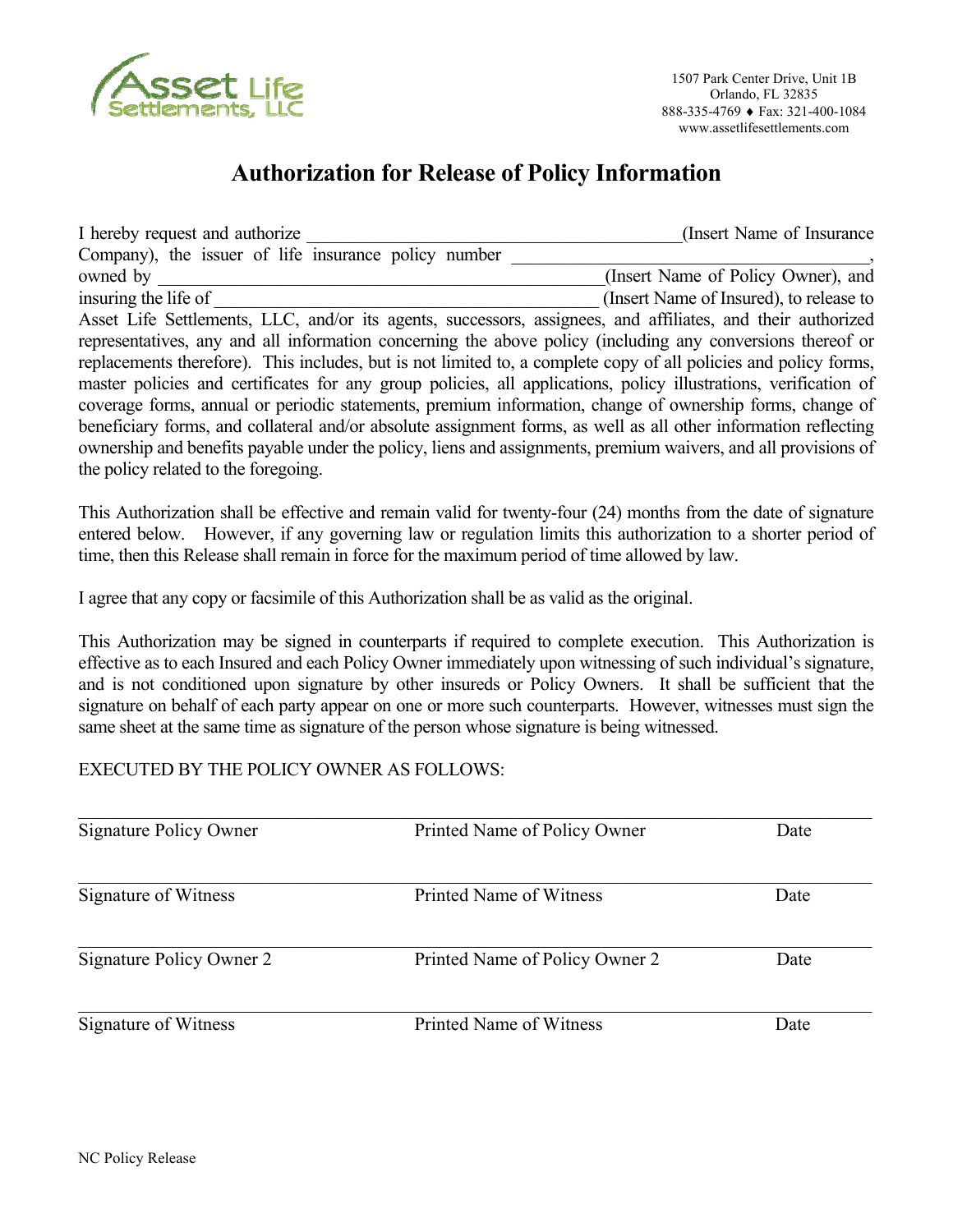# **A CONSUMER'S GUIDE TO** VIATICAL SETTLEMENTS VIATICAL SETTLEMENTS

This guide is made available to assist North Carolina consumers with protecting their rights and making informed decisions when considering the sale of their life insurance policies. Selling your life insurance benefits terminates your beneficiary's rights to claim future death benefits provided by your life insurance policy, making this an extremely important individual decision. I believe you will find this guide to be informative and helpful. I know it will help you make educated conclusions about your life insurance.

Your Department of Insurance is available to help guide you through these complicated matters. I want every North Carolinian to know that help is available by calling our toll-free number, 1-800-546-5664.

Wayne Goodwin

Wayne Goodwin, Commissioner of Insurance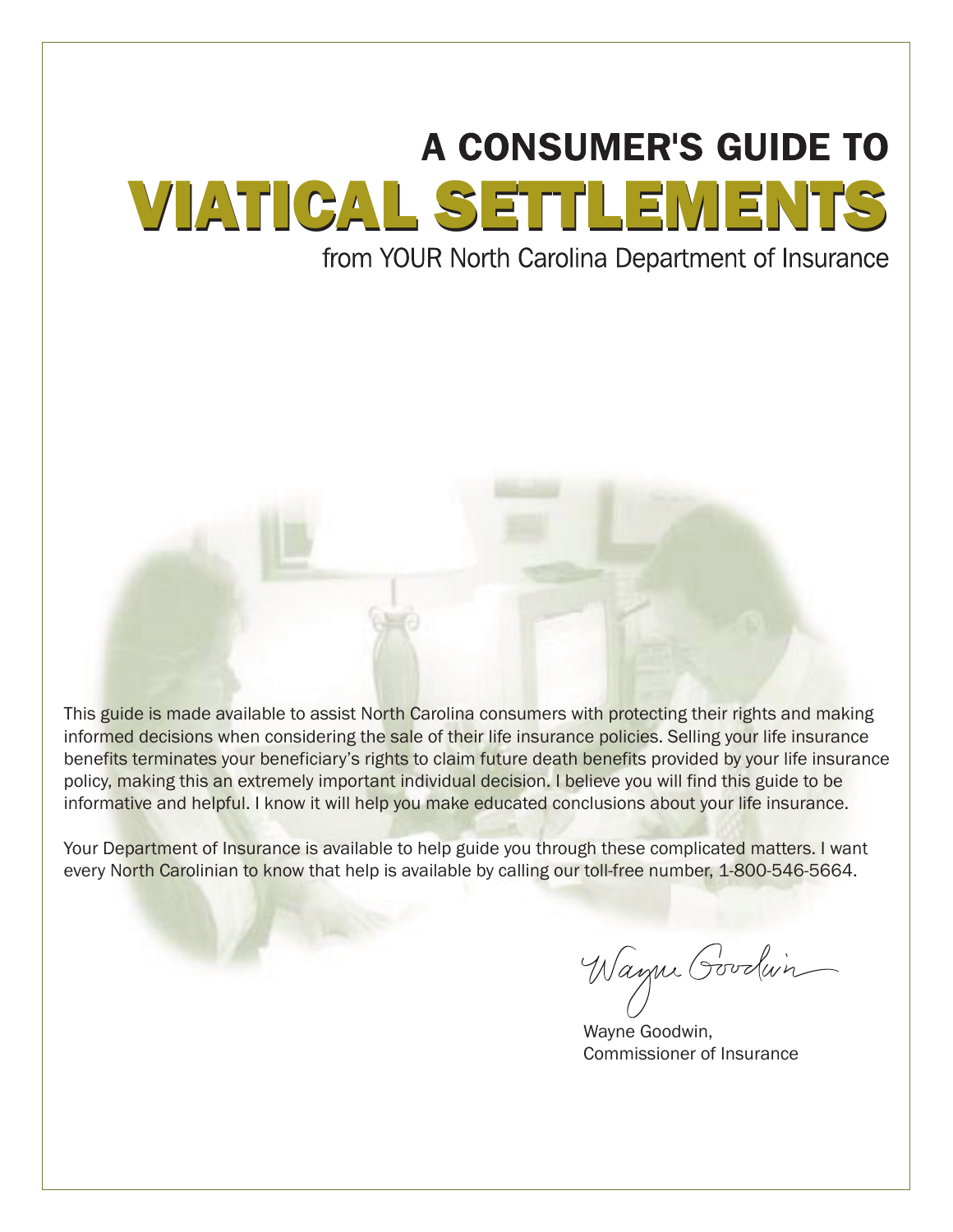# **What is a Viatical Settlement?**

viatical settlement is a contractual<br>
agreement to provide a life insurance<br>
policyholder immediate cash in exchange<br>
for the sale and transfer of life insurance policy agreement to provide a life insurance for the sale and transfer of life insurance policy ownership rights. Generally, viatical settlements appeal to insureds that are terminally ill and need the cash settlement to pay for living and medical expenses. However, viatical settlements may also be available to healthy insureds.

anticipated and timely death of the insured person. Viatical settlement investments are considered a type of security. The sale of investments involving viatical transactions are regulated by the North Carolina Secretary of State's Office (Securities Division). If you have questions

Once the viatical settlement has been completed, the policyholder relinquishes ownership and control of the policy to the viatical provider, thus terminating the beneficiary's right to collect the death benefit when the insured dies.

From an investment perspective, a viatical settlement is somewhat a speculative transaction involving the

concerning investments in viatical settlements, that office can be reached at 919-733-3924.

# **Things to Consider Before Selling your Policy**

- Your existing life insurance policy may have cash value or other non-forfeiture benefits that might be available to you.
- Selling (viaticating) your policy may create a taxable event resulting in tax consequences for you or your estate.
- Your future situation, circumstances and needs may change.
- You may deny your surviving family members desperately needed life insurance benefits by viaticating your insurance policy.
- Beware of unlicensed, unscrupulous and

dishonest viatical settlement providers who might attempt to defraud you.

- If transaction funds and executed agreements are not properly escrowed, you may risk signing over the ownership of your policy without receiving any benefits.
- Life expectancy is an estimate of how long you may live. In actuality, you could live longer or die sooner, regardless of your current state of health. Accordingly, you should consider both scenarios and consider how you and/or your beneficiary might be affected by a viatical settlement.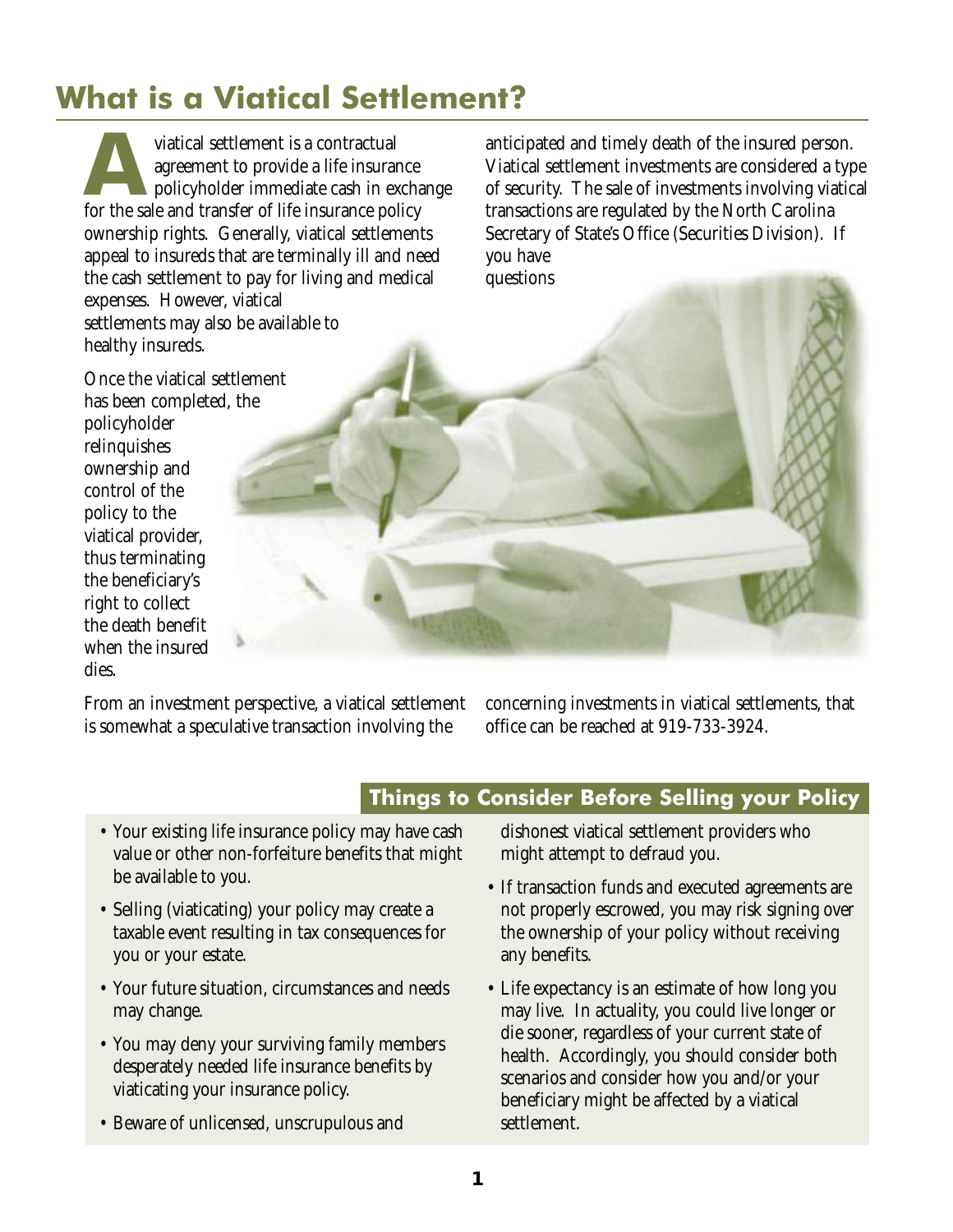# **Who are the Parties Involved?**

**K**nowing the parties involved and understanding industry terminology typically used in this type of financial transaction may provide you with a better understanding of viatical settlements.

- A "viator" is the owner of an individual life insurance policy or a certificate holder under a group policy who enters or seeks to enter into a viatical settlement contract.
- The "insured" is the person on whose life an insurance policy is written. Usually, the insured is also the viator.
- The viatical settlement provider, or "viatical provider," is a company or individual that purchases the policy from the policyholder. The viatical provider may sell beneficiary and ownership rights to investors.
- The viatical settlement broker, or "viatical broker," is a person or firm who represents the policyholder and who offers or attempts to

negotiate a viatical settlement between a policyholder residing in North Carolina and a viatical settlement provider.

• An "escrow agent" acts as an independent intermediary and is responsible for seeing that both the viatical settlement provider and the policyholder fulfill their obligations under the viatical settlement agreement. Once the escrow agent receives the full amount of payment from the provider and executed documents from the policyholder transferring ownership, the transaction is finalized. The escrow agent cannot have any affiliation with the viatical broker or provider.

Viatical providers and viatical brokers must be licensed to conduct business in North Carolina. To verify if a provider is licensed, contact the North Carolina Department of Insurance (NCDOI) Consumer Services Division toll-free at 1-800-546- 5664. To verify if a broker is licensed, contact the NCDOI Agent Services Division at (919) 733-7487.

# **How Does the Process Work?**

**THE PROCESS BEGINS WHEN THE PROCESS BEGINS WHEN THE PROCESS PROCESS ARE SET OF A PROPERTY OF A PROCESS AND THE PROCESS AND THE PROCESS AND THE PROCESS AND THE PROCESS AND THE PROCESS AND THE PROCESS AND THE PROCESS AND TH** policyholder (and/or viatical broker) negotiates a price for the life insurance policy with the viatical provider. The negotiated price is usually represented as a percentage of the policy's death benefit.

The viatical provider then forwards settlement funds to the escrow agent and the policyholder forwards executed documents (transferring ownership of the policy to the viatical provider) to the escrow agent. When both parties have satisfied all their obligations, the transaction is complete (i.e. the policyholder receives settlement funds and the viatical settlement provider receives ownership and control of the policy).

Usually, life insurance policies covering individuals with grave illnesses and shorter life expectancies can be expected to produce much larger viatical



settlement offers than similar policies covering healthy individuals.

\* Note: Once a policyholder receives settlement funds, he or she has a "10-day free-look period" in which to change his or her mind and cancel the settlement. The settlement funds must be returned to the viatical provider in order to cancel the viatical settlement under the free look provision.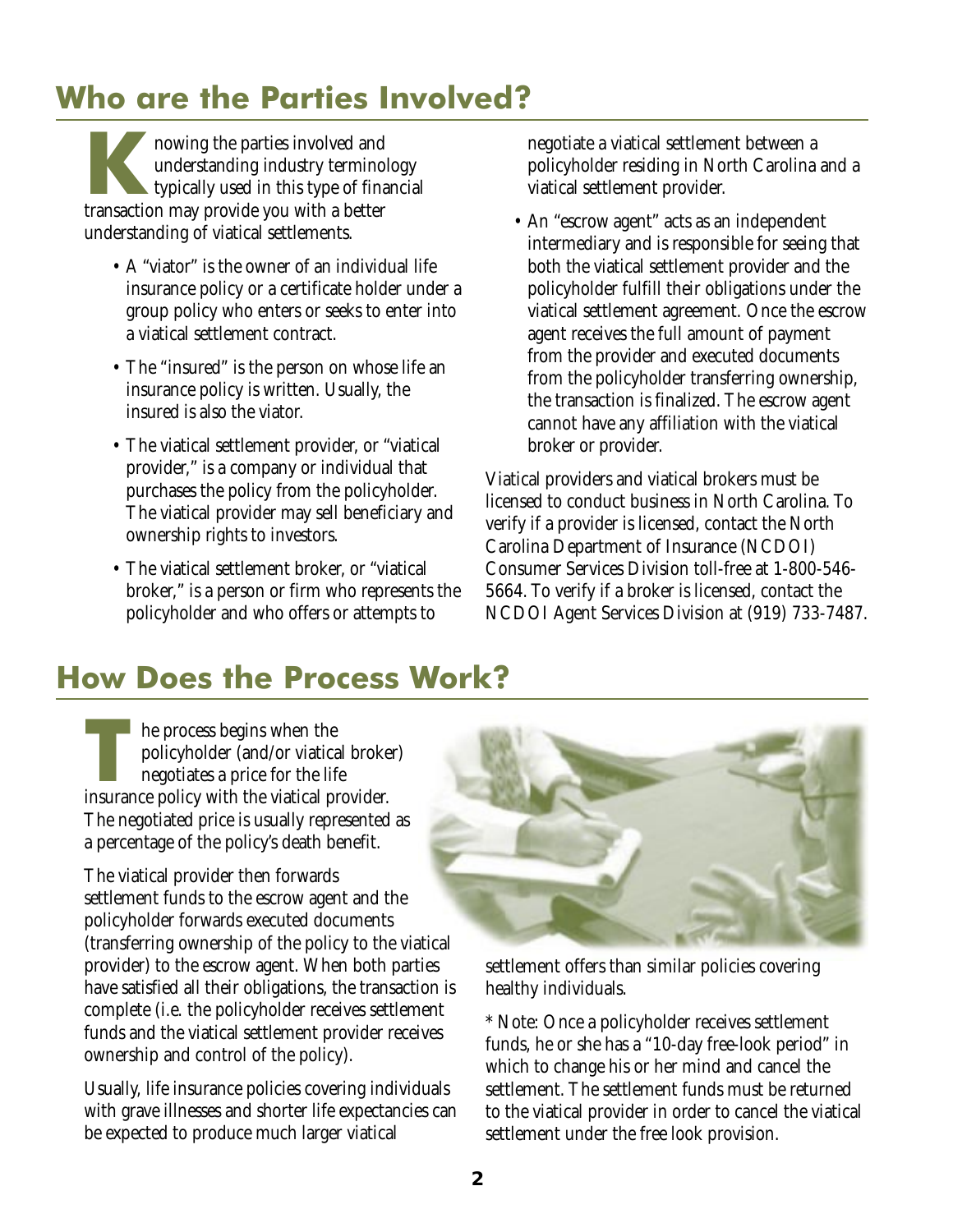## **Accelerated Death Benefits**

**B**efore considering a viatical settlement, a policyholder should check with his or her insurance company or agent to find out if the policy qualifies for an accelerated death benefit. Sometimes referred to as "living benefits," this policy provision provides life insurance benefits to insureds diagnosed with a terminal illness.

Depending on the contract, other qualifying events may also trigger benefits, such as being permanently confined to a nursing home or requiring an organ transplant. Qualifying events can differ from contract to contract. The policy may limit the amount that can be paid and any amounts paid will generally reduce the death benefit payable to the beneficiary.

While some older policies may not grant an accelerated death benefit in the terms of the life insurance contract, many companies are making this option available to their policyholders. A policyholder can check with his or her insurance agent or company to find out if this option is available.

If you accept an accelerated benefit payment, you may become ineligible for Medicaid or other governmental benefits. Also, the benefits may be taxable. We suggest that you consult with your tax and/or legal advisors to determine whether or not this may be the case in your individual situation prior to entering into any financial agreement.

# **Viatical Settlement Tips**

- Shop around. Don't be pressured into selling your policy for a lower value than you feel is appropriate.
- A viatical transaction may require you to disclose confidential personal information including medical records to various individuals involved in the transaction.
- Know who is involved in the transaction, and check them out thoroughly.
- Find out the name of the escrow agent used in the transaction and be sure you are confident that he/she will act as an impartial party in the transaction.
- Find out the name of the licensed viatical provider involved in the transaction if you negotiate through a viatical settlement broker.
- If there is an existing loan against your policy, you may have to pay it back before initiating a viatical settlement.
- Remember, if the viatical provider pays off a policy loan out of the settlement proceeds, you

will have to pay the viatical provider that amount, PLUS the actual cash received if you cancel the viatical contract during the "10-day free look" period.

- If the policy is a whole life policy, make sure you consider all policy values including dividends, additional policy face value increases and accidental death, or other benefits, before signing and executing a viatical settlement agreement.
- Any funds received as part of a viatical settlement may be taxable and could change your current tax rate.
- Contact governmental agencies or charitable organizations that may provide benefits to you. Income from a viatical settlement may disqualify you from receiving Medicaid and/or other benefits.
- Obtaining a life insurance policy under false pretense, for any purpose, is illegal. Anyone engaged in such activities can face civil and criminal charges.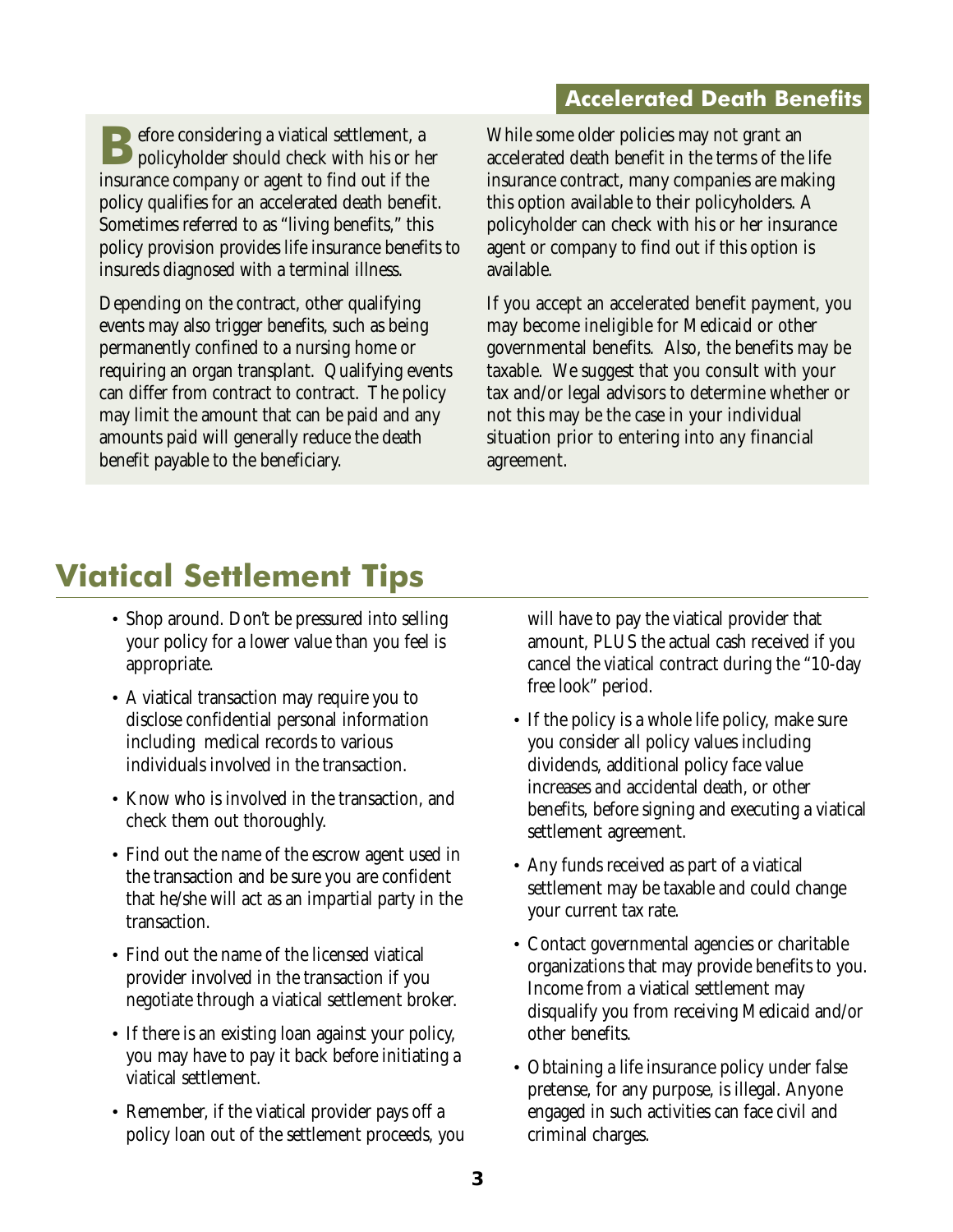## **Required Disclosures**

ith each viatical settlement application, the provider or broker must provide the viator with the following disclosures no later than the time the viatical settlement application is signed by all parties. These disclosures must be provided in a separate document that is signed by the viator and the provider or broker.

- 1) There are possible alternatives to contracts including any accelerated death benefits or policy loans offered under the viator's policy.
- 2) Some or all of the proceeds of the viatical settlement may be taxable under federal and state tax code. Assistance should be sought from a professional tax advisor.
- 3) Proceeds of the viatical settlement could be subject to the claims of creditors.
- 4) Receipt of the proceeds of a viatical settlement may adversely affect the viator's eligibility for Medicaid or other government benefits or entitlements, and advice should be obtained from the appropriate government agencies.
- 5) The viator has the right to rescind a contract within 10 business days of receiving the viatical settlement proceeds. If the insured dies during the rescission period, the settlement contract is rescinded subject to repayment of all viatical settlement proceeds and any premiums, loans and loan interest to the provider or purchaser.
- 6) Funds will be sent to the viator within three business days after the provider has received the insurer or group administrator's acknowledgment that ownership of the policy or interest in the certificate has been transferred and the beneficiary has been designated.
- 7) Entering into a contract may cause other rights or benefits, including conversion

rights and waiver of premium benefits that may exist under the policy, to be forfeited by the viator. Assistance should be sought from a financial adviser.

- 8) Disclosure to a viator shall include distribution of a brochure describing the process of viatical settlements.
- 9) The disclosure document must include the following language: "All medical, financial or personal information solicited or obtained by a provider or broker about an insured, including the insured's identity or the identity of family members, a spouse or a significant other, may be disclosed as necessary to effect the viatical settlement between the viator and the provider. If you are asked to provide this information, you will be asked to consent to the disclosure. The information may be provided to someone who buys the policy or provides funds for the purchase. You may be asked to renew your permission to share information every two years."
- 10) The insured may be contacted only by the provider, broker or its authorized representative for the purpose of determining the insured's health status. This contact is limited to once every three months if the insured has a life expectancy of more than one year and no more than once per month if the insured has a life expectancy of one year or less.

A provider must provide the viator with the following disclosures no later than the date the contract is signed by all parties. These disclosures must be conspicuously displayed in the contract or in a separate document signed by the viator and the provider or broker:

1) The affiliation, if any, between the provider and the issuer of the insurance policy to be viaticated including the name, address and telephone number of the provider.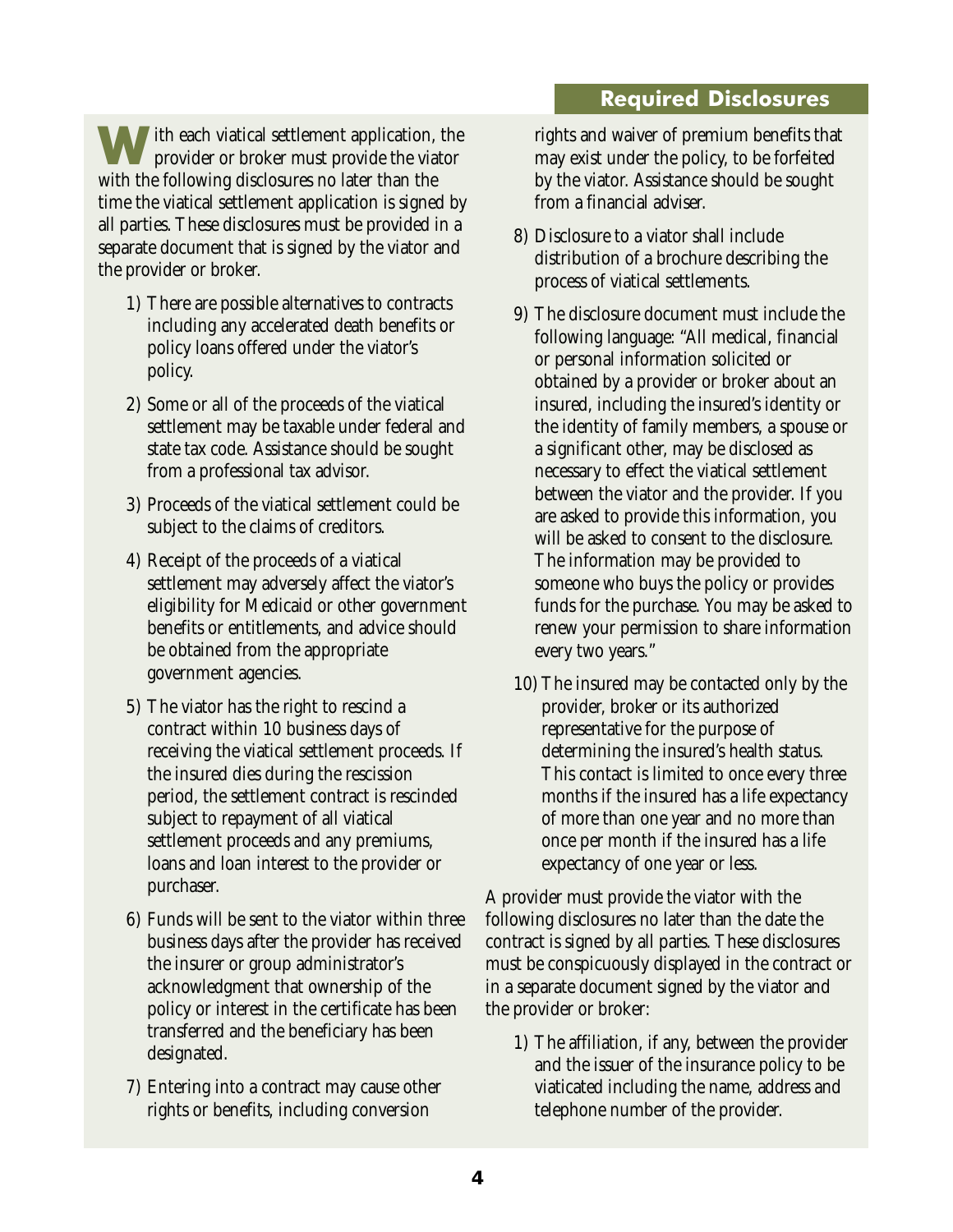- 2) A broker shall disclose to a prospective viator the amount and method of calculating the broker's compensation. The term "compensation" includes anything of value paid or given to a broker for the placement of a policy.
- 3) If an insurance policy to be viaticated has been issued as a joint policy or involves family riders or any coverage of a life other than the insured under the policy to be viaticated, the viator shall be informed of the possible loss of coverage on the other lives under the policy and shall be advised to consult with his or her insurance producer or the insurer issuing the policy for advice on the proposed viatical settlement.
- 4) The dollar amount of the current death benefit payable to the provider under the policy. If known, the provider shall also disclose the availability of any additional guaranteed insurance benefits, the dollar amount of any accidental death and dismemberment benefits under the policy and the provider's interest in those benefits.
- 5) The name, business address and telephone number of the independent third-party escrow agent and the fact that the viator or owner may inspect or receive copies of the relevant escrow or trust agreements or documents.

# **Glossary**

*Beneficiary* – The person(s) designated to receive the death benefit from a life insurance policy upon the death of the insured. In a viatical settlement, one or more investors may receive this designation on an "irrevocable" basis (i.e. no one can change it without written permission from the beneficiary).

*Viatical Settlement Purchaser* – A person who invests in one or more viatical contracts.

*Policyowner* – The person or party who owns an insurance policy. The policyowner is usually the insured and/or the beneficiary, but can be someone else. The policyowner is the only person who can make changes to a policy.

## *Viatical Settlement Contract* –

A written agreement establishing the terms under which compensation or anything of value will be paid to the

policyowner in exchange for the policyowner's (viator's) assignment, transfer, and/or sale of all ownership rights in a life insurance policy.

*Viaticated Policy* – A policy that has been acquired by a viatical

settlement provider under a viatical settlement contract.